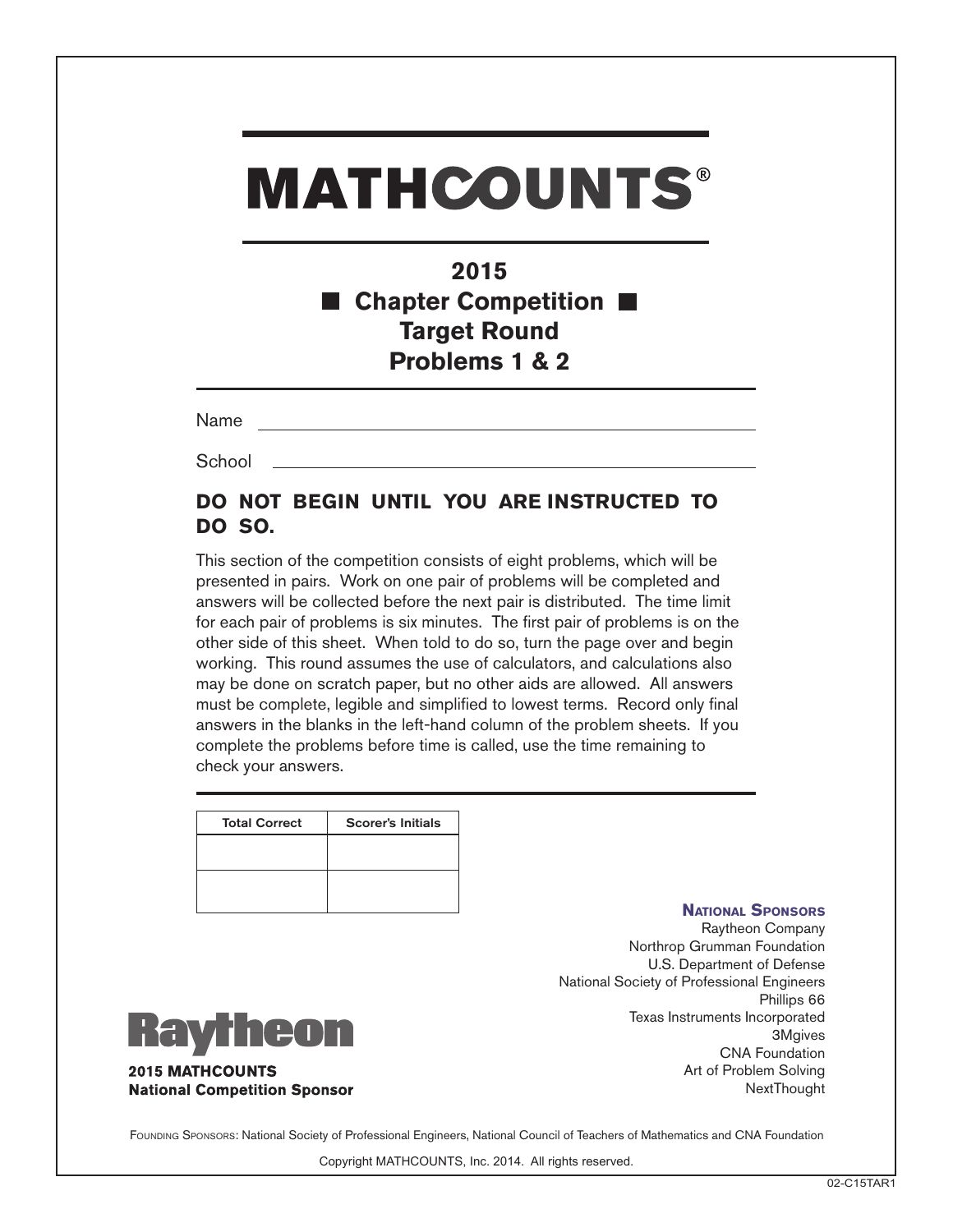

Copyright MATHCOUNTS, Inc. 2014. All rights reserved. 2015 Chapter Target Round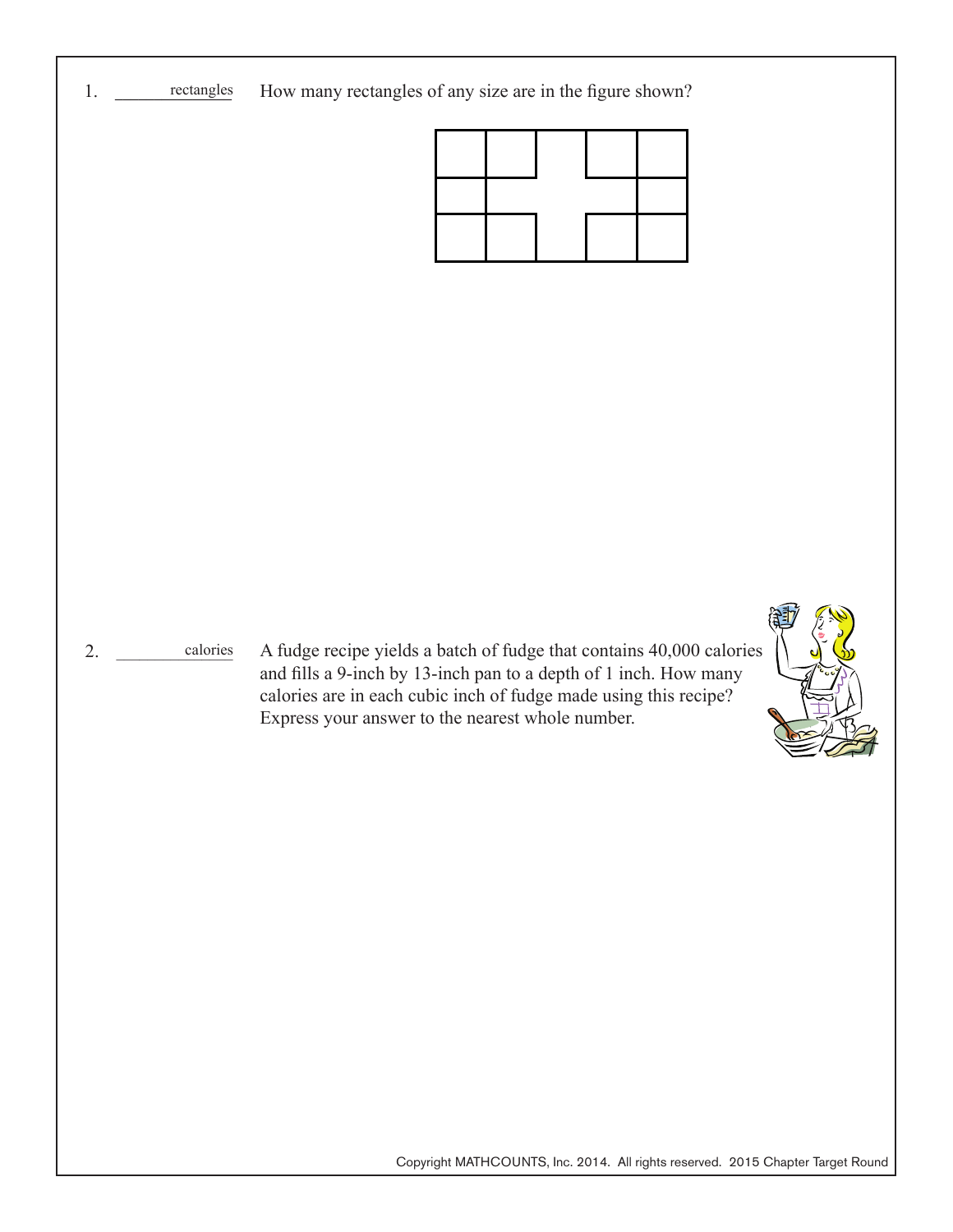| <b>MATHCOUNTS®</b><br>2015<br><b>E</b> Chapter Competition $\blacksquare$<br><b>Target Round</b><br>Problems 3 & 4 |  |
|--------------------------------------------------------------------------------------------------------------------|--|
| Name                                                                                                               |  |
| School                                                                                                             |  |
| DO NOT BEGIN UNTIL YOU ARE INSTRUCTED TO<br><b>DO SO.</b>                                                          |  |

| <b>Total Correct</b> | <b>Scorer's Initials</b> |
|----------------------|--------------------------|
|                      |                          |
|                      |                          |
|                      |                          |

#### **National Sponsors**

Raytheon Company Northrop Grumman Foundation U.S. Department of Defense National Society of Professional Engineers Phillips 66 Texas Instruments Incorporated 3Mgives CNA Foundation Art of Problem Solving **NextThought** 



**2015 MATHCOUNTS National Competition Sponsor** 

Founding Sponsors: National Society of Professional Engineers, National Council of Teachers of Mathematics and CNA Foundation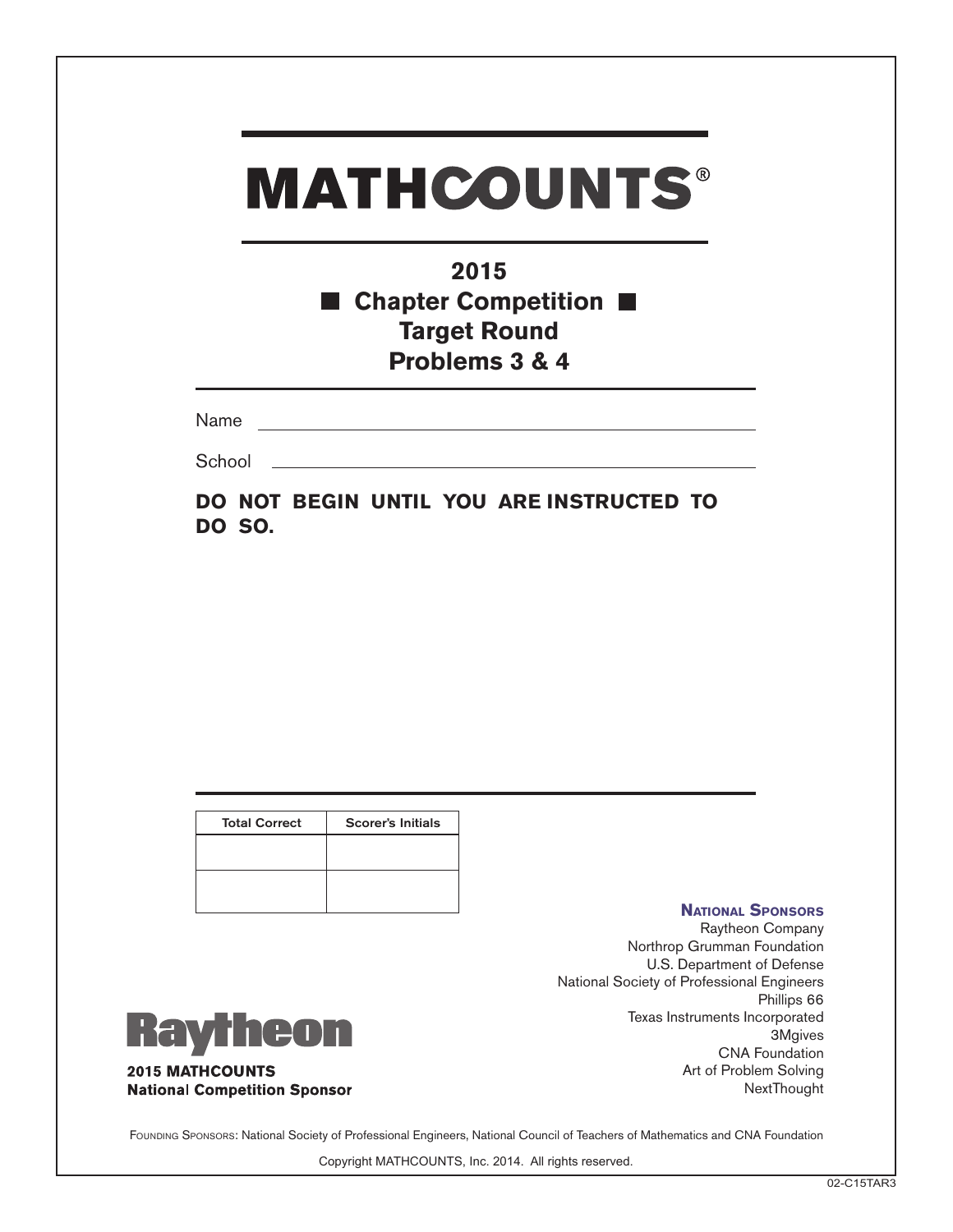

Copyright MATHCOUNTS, Inc. 2014. All rights reserved. 2015 Chapter Target Round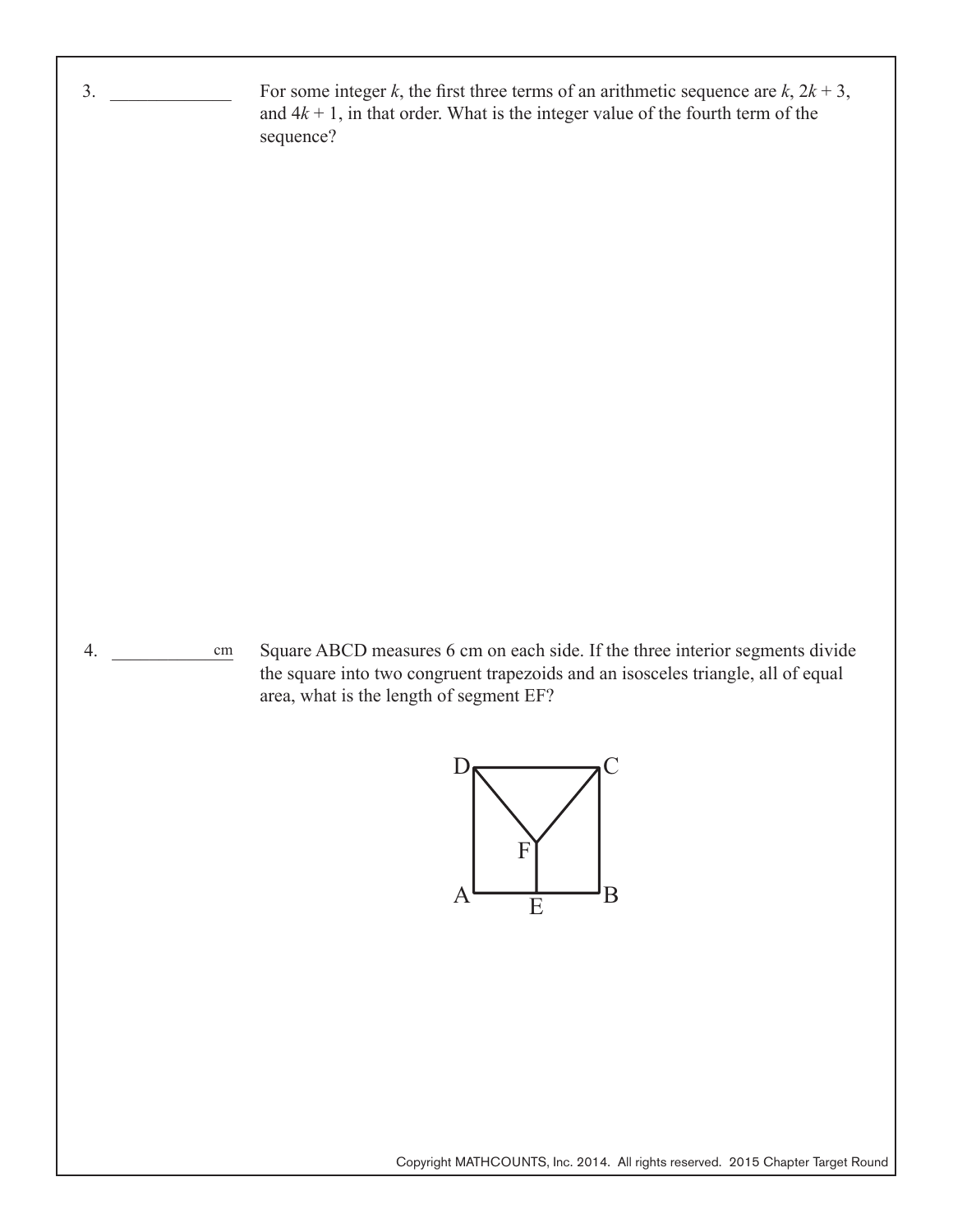| <b>MATHCOUNTS®</b> |                                                                                              |  |  |  |
|--------------------|----------------------------------------------------------------------------------------------|--|--|--|
|                    | 2015<br><b>E</b> Chapter Competition $\blacksquare$<br><b>Target Round</b><br>Problems 5 & 6 |  |  |  |
| Name               |                                                                                              |  |  |  |
| School             |                                                                                              |  |  |  |
| DO SO.             | DO NOT BEGIN UNTIL YOU ARE INSTRUCTED TO                                                     |  |  |  |

| <b>Total Correct</b> | <b>Scorer's Initials</b> |
|----------------------|--------------------------|
|                      |                          |
|                      |                          |
|                      |                          |

#### **National Sponsors**

Raytheon Company Northrop Grumman Foundation U.S. Department of Defense National Society of Professional Engineers Phillips 66 Texas Instruments Incorporated 3Mgives CNA Foundation Art of Problem Solving **NextThought** 



**2015 MATHCOUNTS National Competition Sponsor** 

Founding Sponsors: National Society of Professional Engineers, National Council of Teachers of Mathematics and CNA Foundation

Copyright MATHCOUNTS, Inc. 2014. All rights reserved.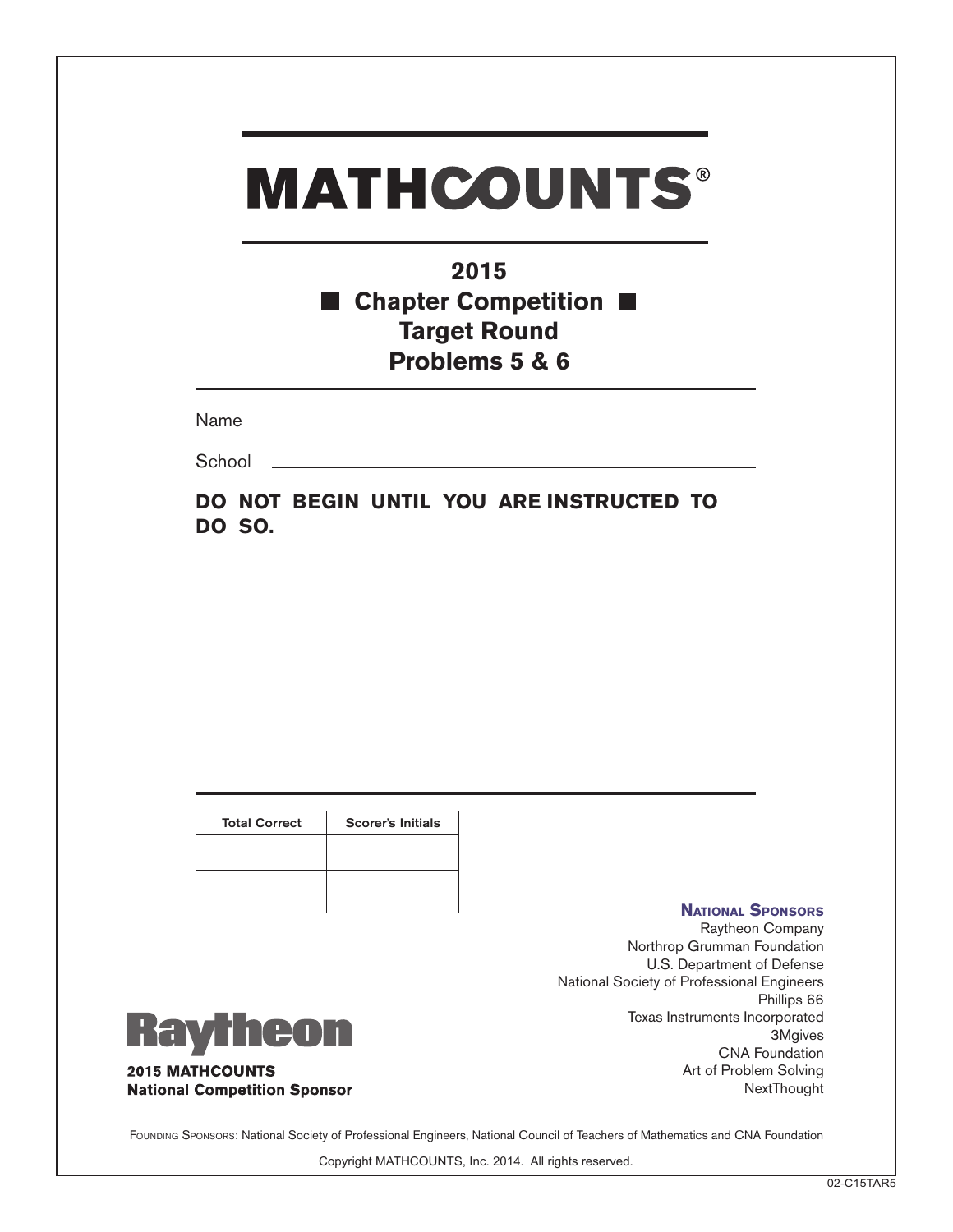$5.$  $6.$ What is the least positive integer that has only 1s and 0s as digits and is a multiple of 75? All points that are equidistant from  $(2, 2)$  and  $(9, 3)$  lie on a line with equation  $ax + by = c$ , where the positive integers *a*, *b* and *c* have no common factors greater than 1. What is the value of  $\overline{a} + \overline{b} + \overline{c}$ ?

Copyright MATHCOUNTS, Inc. 2014. All rights reserved. 2015 Chapter Target Round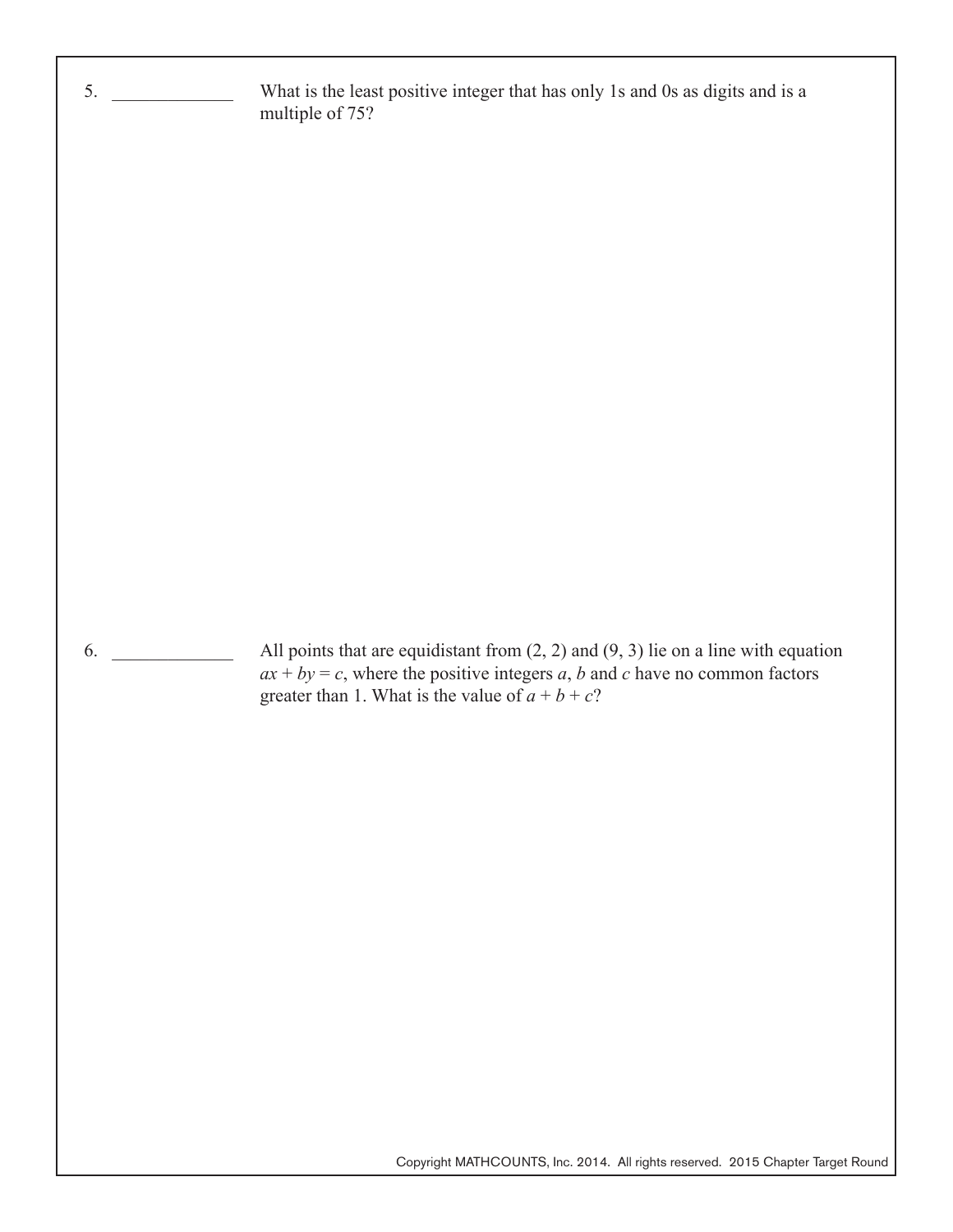| <b>MATHCOUNTS®</b><br>2015<br><b>E</b> Chapter Competition $\blacksquare$<br><b>Target Round</b><br><b>Problems 7 &amp; 8</b>                                                                                                  |  |  |
|--------------------------------------------------------------------------------------------------------------------------------------------------------------------------------------------------------------------------------|--|--|
|                                                                                                                                                                                                                                |  |  |
| School and the second second second second second second second second second second second second second second second second second second second second second second second second second second second second second seco |  |  |
| DO NOT BEGIN UNTIL YOU ARE INSTRUCTED TO<br><b>DO SO.</b>                                                                                                                                                                      |  |  |

| <b>Total Correct</b> | <b>Scorer's Initials</b> |
|----------------------|--------------------------|
|                      |                          |
|                      |                          |
|                      |                          |

#### **National Sponsors**

Raytheon Company Northrop Grumman Foundation U.S. Department of Defense National Society of Professional Engineers Phillips 66 Texas Instruments Incorporated 3Mgives CNA Foundation Art of Problem Solving **NextThought** 



**2015 MATHCOUNTS National Competition Sponsor** 

Founding Sponsors: National Society of Professional Engineers, National Council of Teachers of Mathematics and CNA Foundation

Copyright MATHCOUNTS, Inc. 2014. All rights reserved.